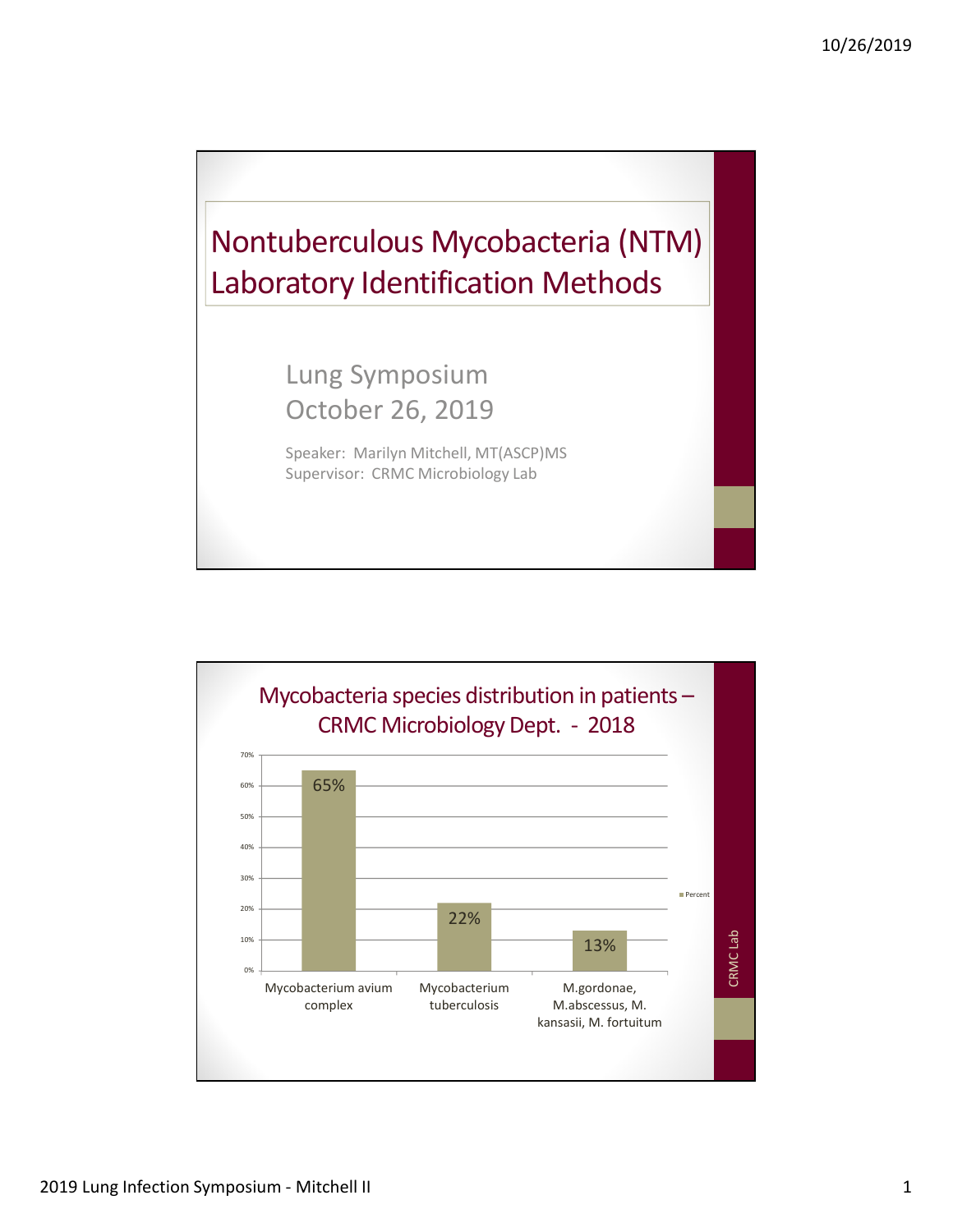

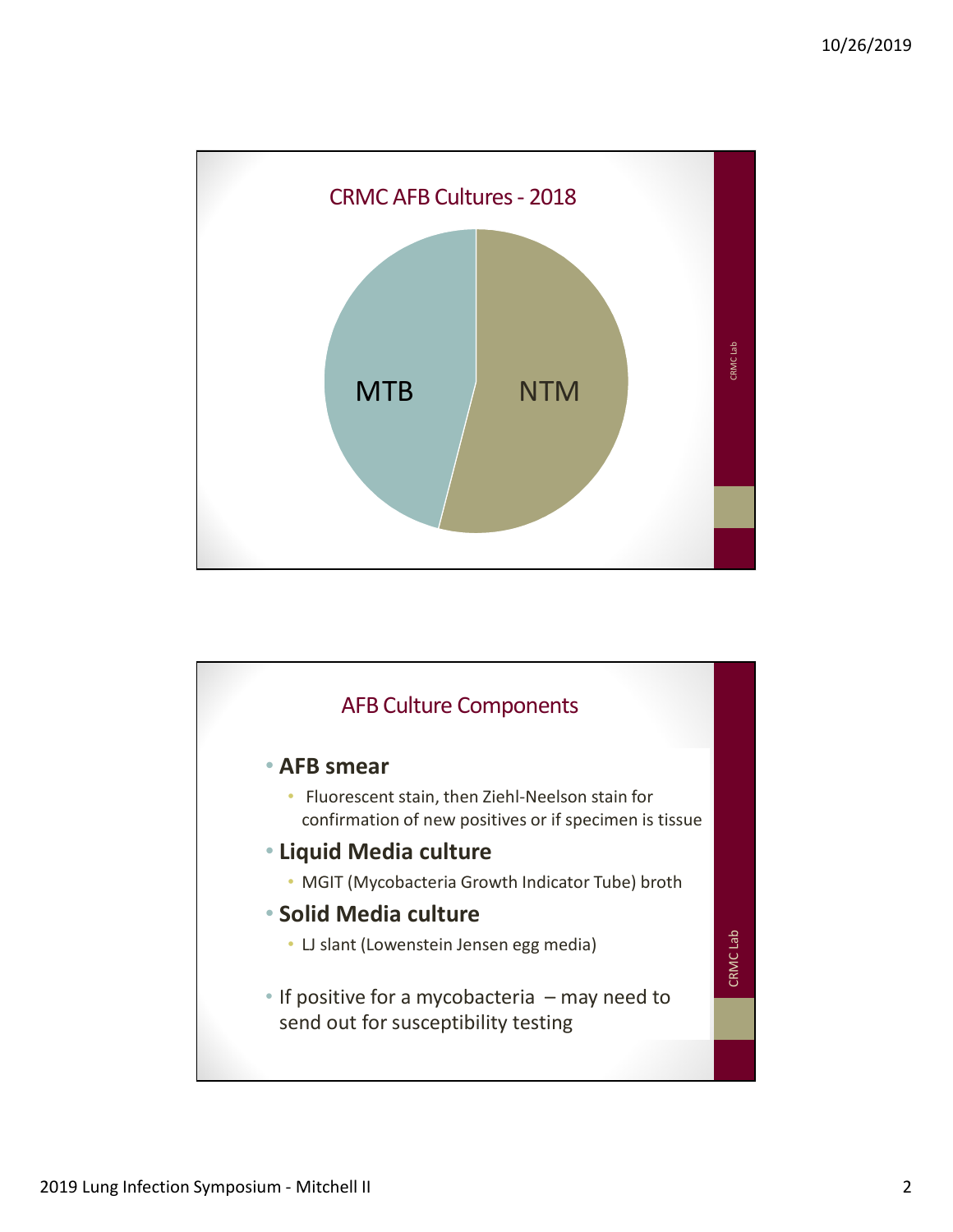

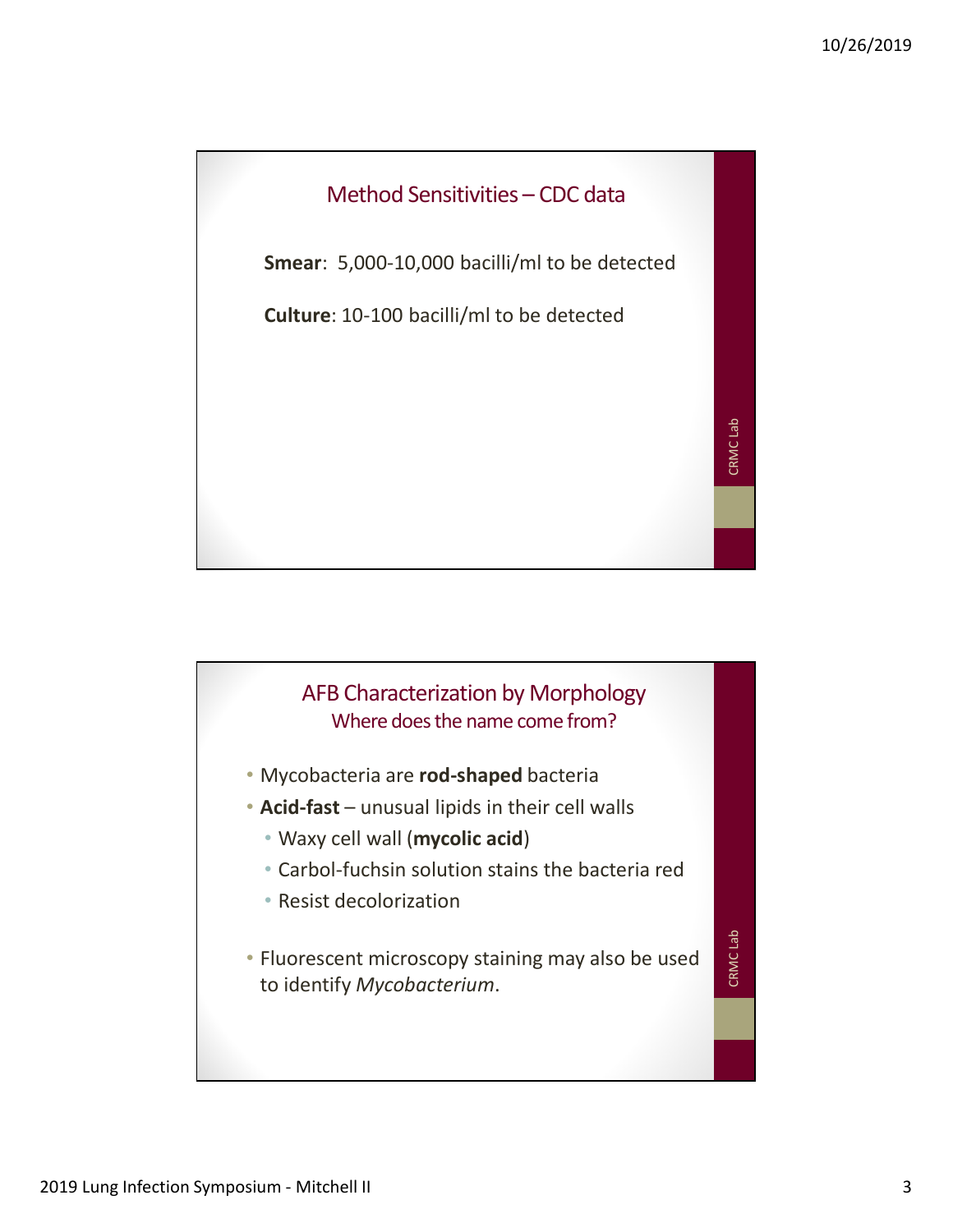

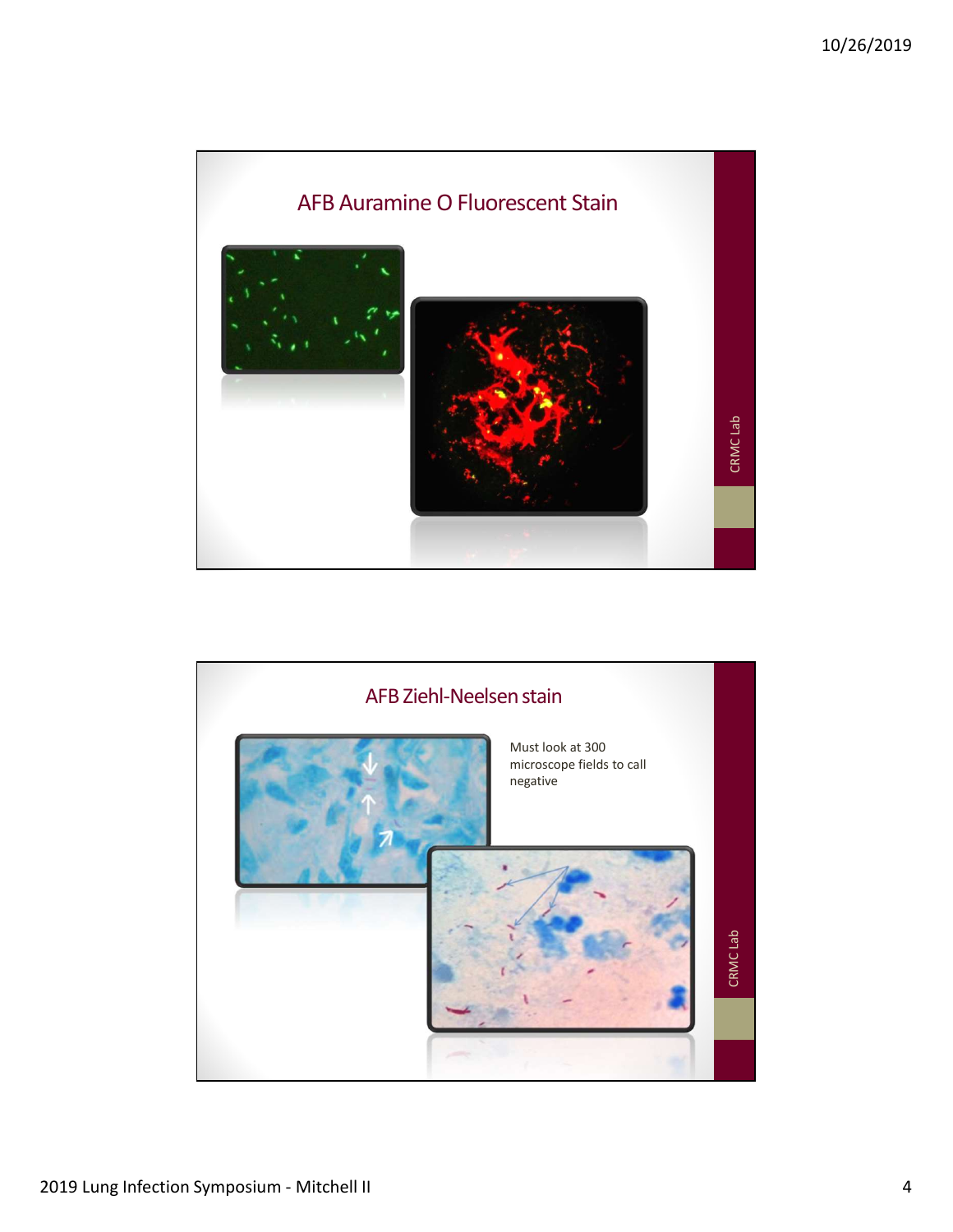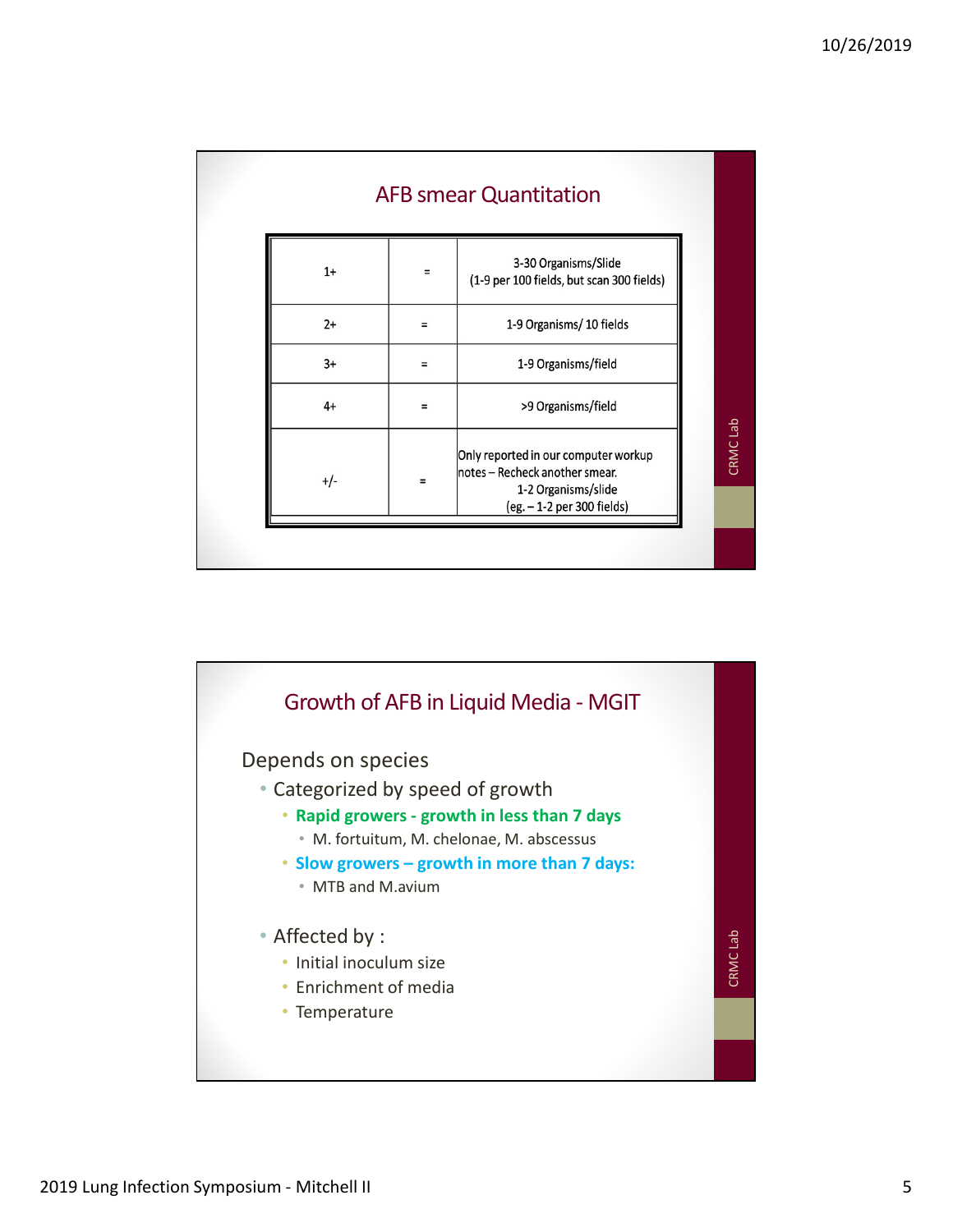

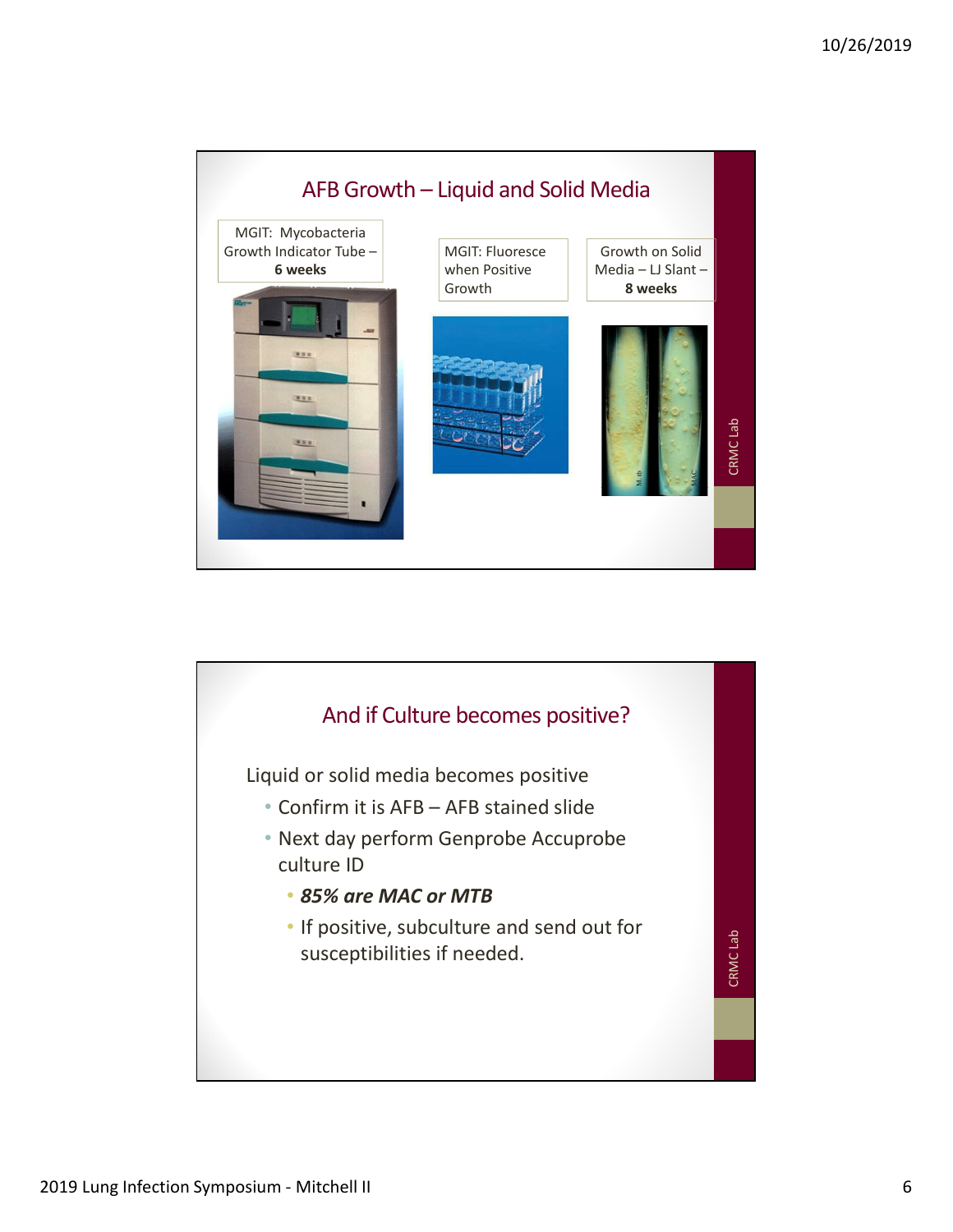

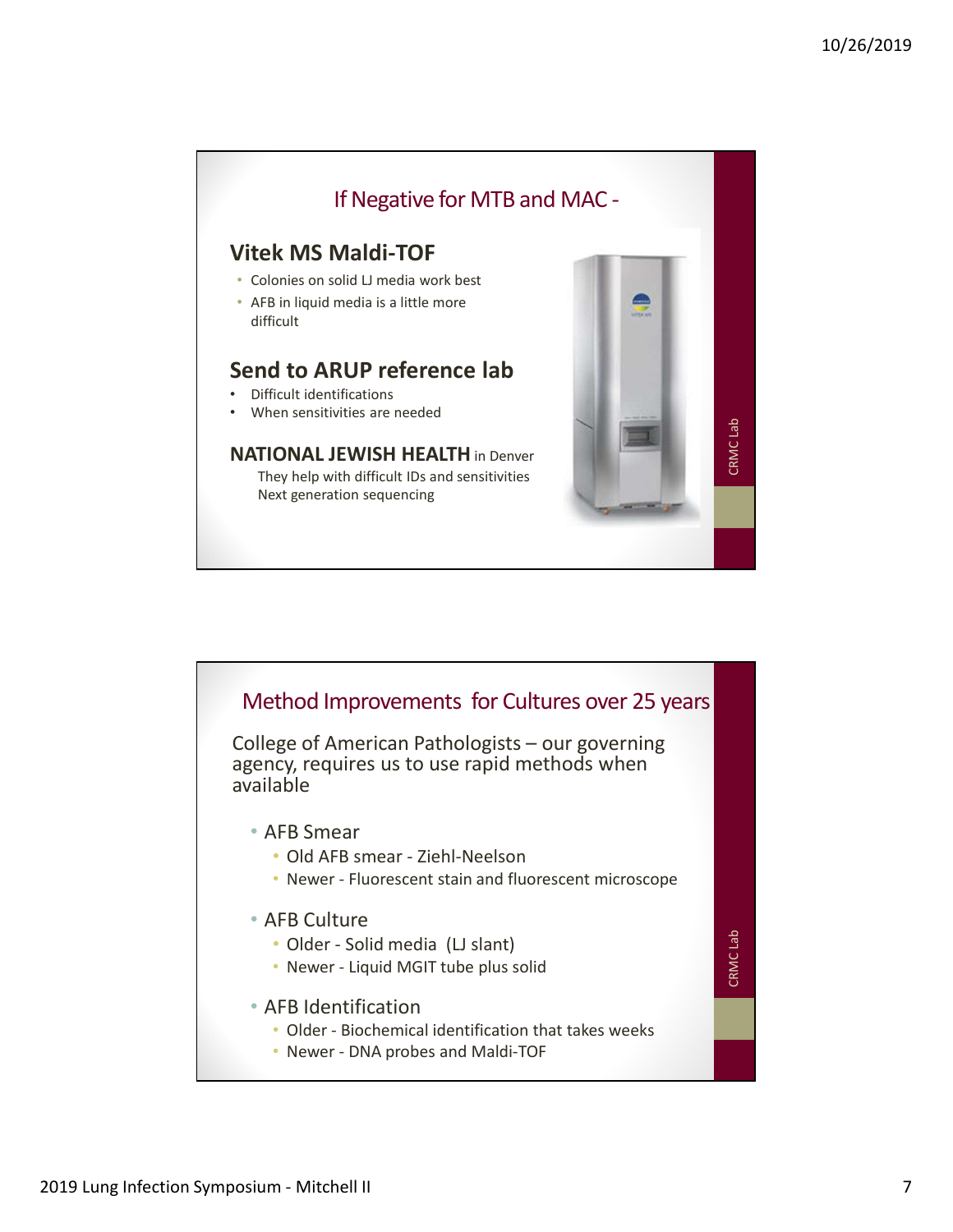## Direct Specimen Testing –Before Culture is Grown Game Changer 10/26/2019<br>• Prociment Testing – Before Culture is Grown<br>• Game Changer<br>• AFB smear positive specimens – 98% sensitive<br>• AFB smear negative specimens – 72% sensitive<br>• FDA approved for respiratory specimens.<br>• Pleural flui 10/26/2019<br>
• Prociment Testing – Before Culture is Grown<br>
• Game Changer<br>
• AFB smear positive specimens – 98% sensitive<br>
• AFB smear negative specimens – 72% sensitive<br>
• FDA approved for respiratory specimens.<br>
• Pleura 10/26/2019<br>
• Cephement Testing – Before Culture is Grown<br>
• Game Changer<br>
• Cephement MB PCR<br>
• AFB smear positive specimens – 98% sensitive<br>
• FDA approved for respiratory specimens.<br>
• Pleural fluids reported with a dis **pecimen Testing –Before Culture is Grown**<br> **Game Changer**<br>
• AFB smear positive specimens – 98% sensitive<br>
• AFB smear negative specimens – 72% sensitive<br>
• FDA approved for respiratory specimens.<br>
• Pleural fluids report

## Cepheid Direct MTB PCR

- 
- 
- FDA approved for respiratory specimens.
	- Pleural fluids reported with a disclaimer.
- tuberculosis

Euture Direct PCR test will include e Direct PCR test will include<br>• Mycobacterium avium complex<br>• Mycobacterium tuberculosis<br>• Pan-Mycobacteria species

- 
- Mycobacterium tuberculosis
- 

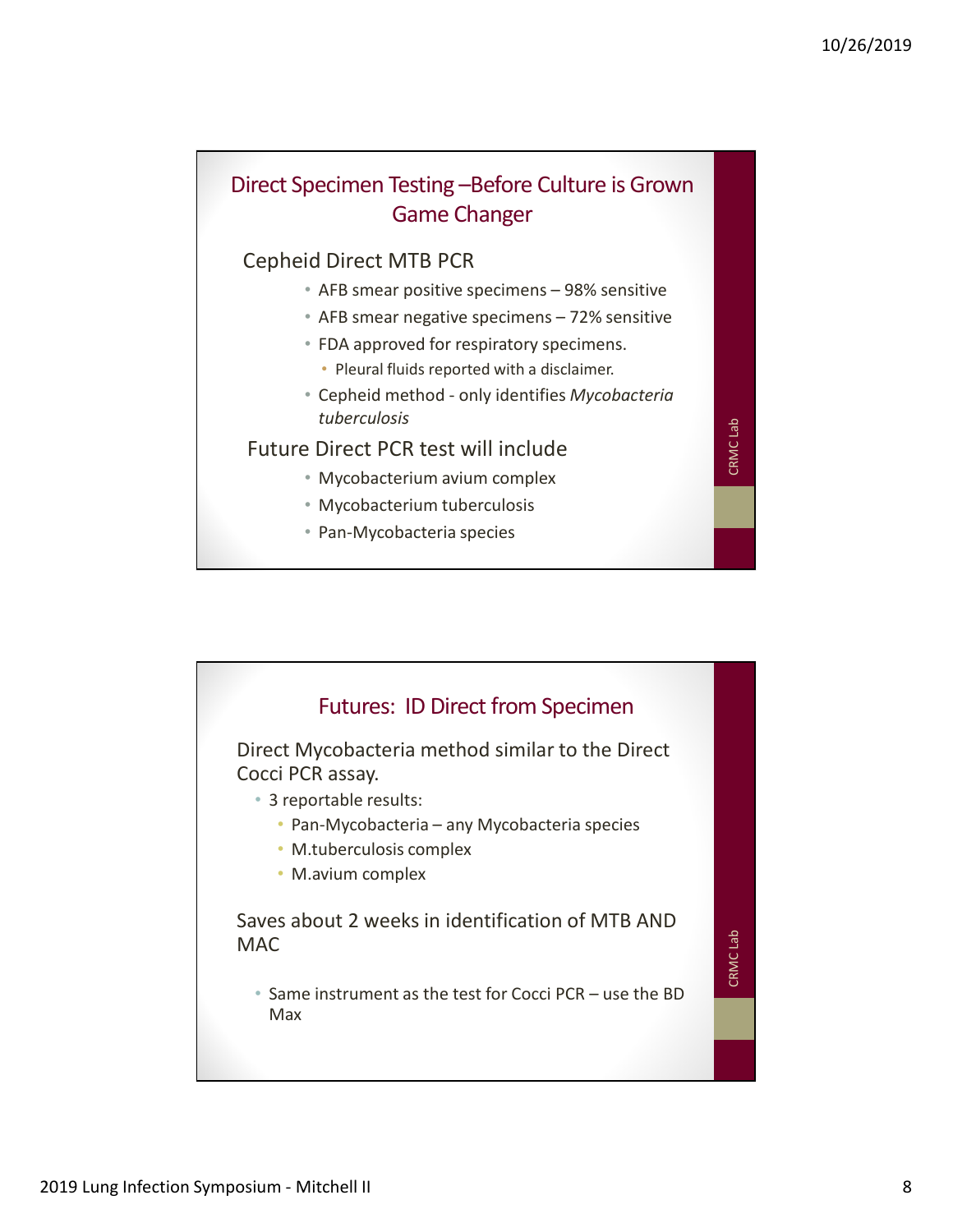

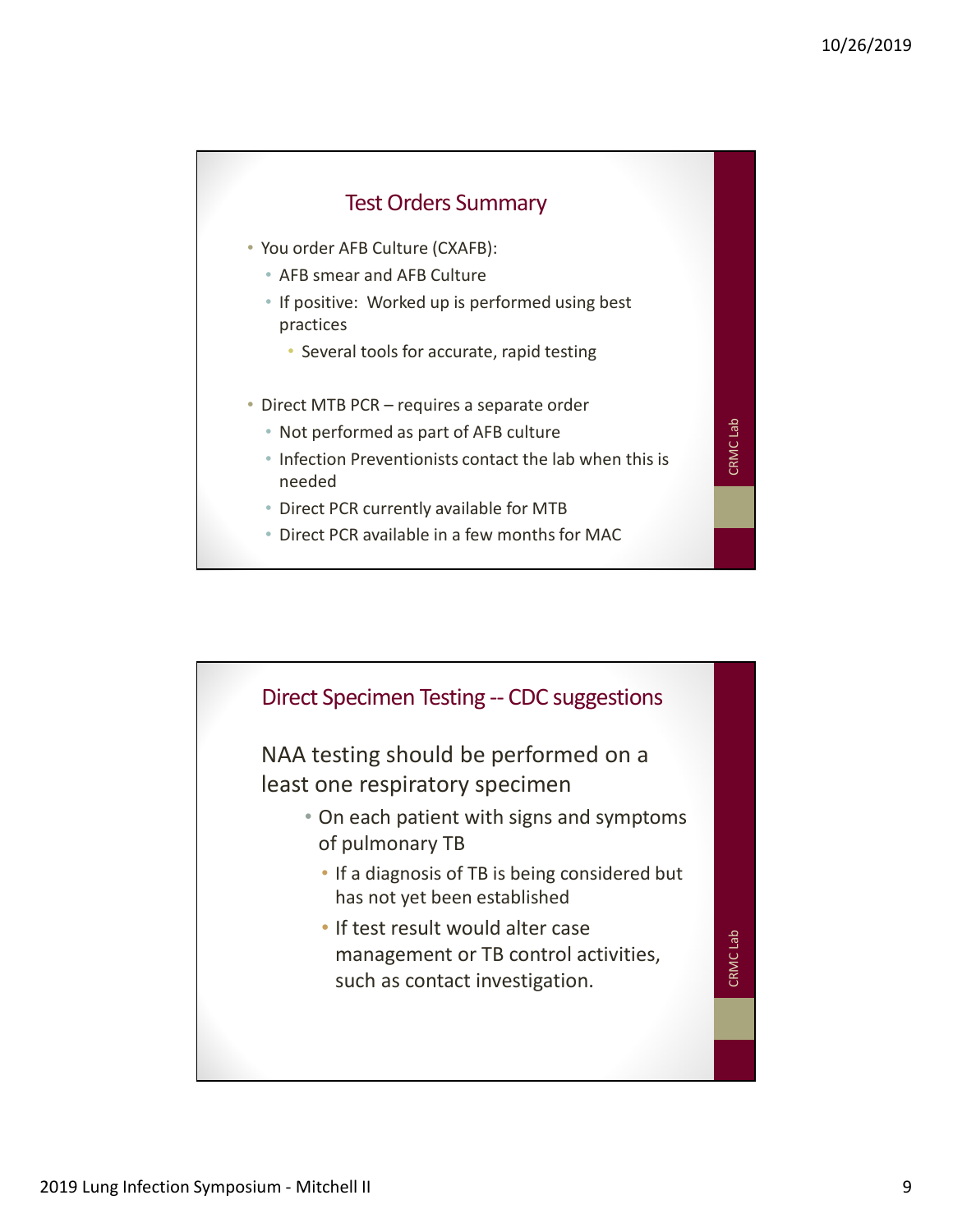